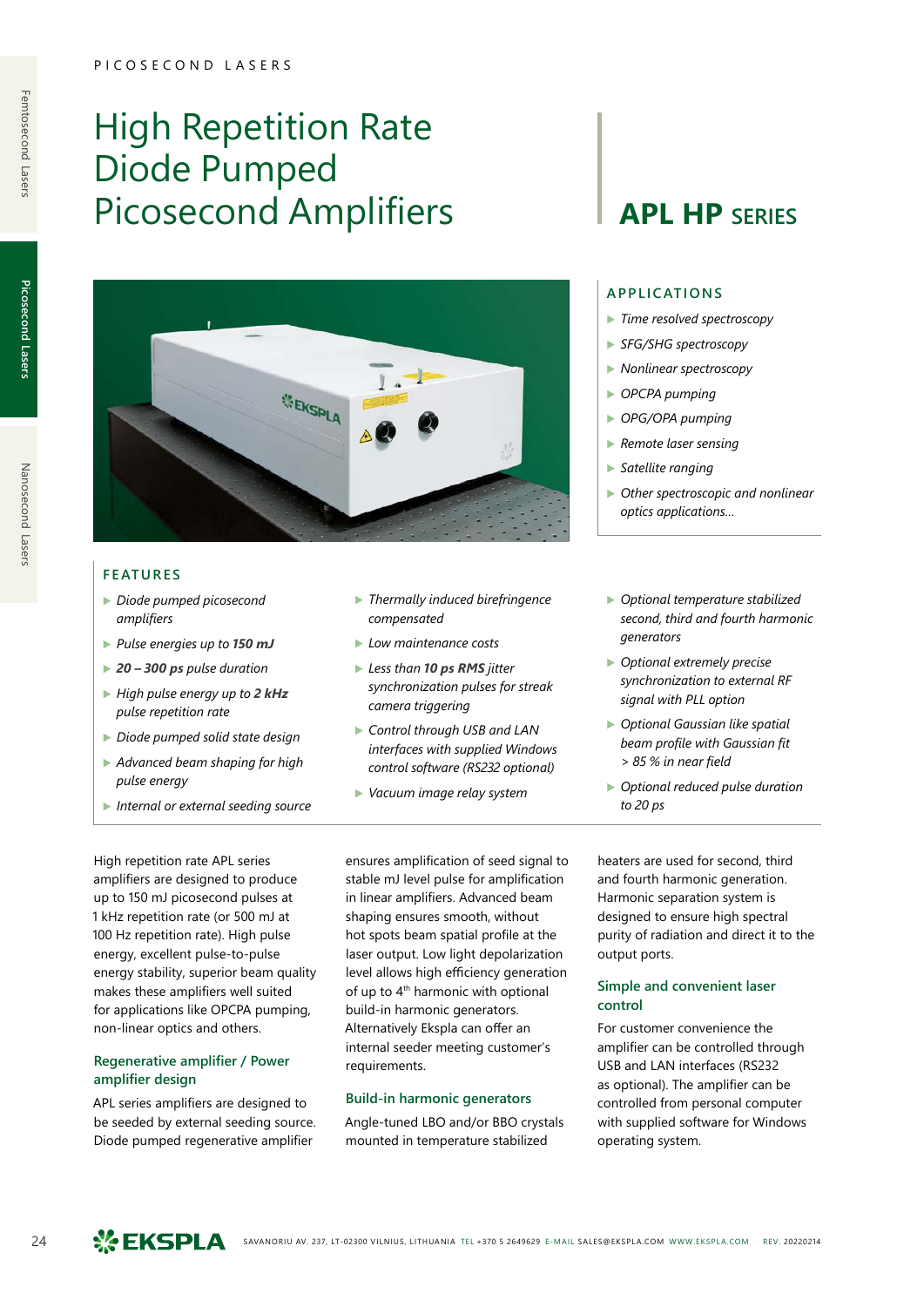

### **SPECIFICATIONS**

| <b>Model</b>                            | APL500100                                                    | <b>APL301k</b>                                        | <b>APL601k</b>                                        | <b>APL1301k</b>                                       |  |  |
|-----------------------------------------|--------------------------------------------------------------|-------------------------------------------------------|-------------------------------------------------------|-------------------------------------------------------|--|--|
| <b>MAIN SPECIFICATIONS 1)</b>           |                                                              |                                                       |                                                       |                                                       |  |  |
| Output energy                           |                                                              |                                                       |                                                       |                                                       |  |  |
| Fundamental                             | $500 \mathrm{mJ}$                                            | 30 mJ                                                 | $60 \mathrm{mJ}$                                      | $130 \mathrm{mJ}$                                     |  |  |
| SH output <sup>2) 3)</sup>              | 300 mJ                                                       | 20 mJ                                                 | $40 \mathrm{mJ}$                                      | 85 mJ                                                 |  |  |
| TH output <sup>2)</sup>                 | 200 mJ                                                       | $10 \mathrm{mJ}$                                      | $20 \mathrm{mJ}$                                      | 50 mJ                                                 |  |  |
| FH output <sup>2)</sup>                 | 50 mJ                                                        | 3 <sub>mJ</sub>                                       | 6 <sub>mJ</sub>                                       | $15 \text{ mJ}$                                       |  |  |
| Pulse repetition rate                   | 100 Hz                                                       | 1 kHz                                                 | 1 kHz                                                 | 1 kHz                                                 |  |  |
| Pulse duration <sup>4)</sup>            | $90 \pm 10$ ps                                               | $90 \pm 10$ ps                                        | $90 \pm 10$ ps                                        | $90 \pm 10$ ps                                        |  |  |
| Pulse energy stability <sup>5)</sup>    |                                                              |                                                       |                                                       |                                                       |  |  |
| Fundamental                             | $\leq 0.5 \%$                                                | $\leq 0.5 \%$                                         | $\leq 0.5 \%$                                         | $\leq 0.5 \%$                                         |  |  |
| SH output <sup>2)</sup>                 | $\leq 0.8 \%$                                                | $\leq 0.8 \%$                                         | $\leq 0.8 \%$                                         | $\leq 0.8 \%$                                         |  |  |
| TH output <sup>2)</sup>                 | $\leq$ 2 %                                                   | $\leq$ 2 %                                            | $\leq$ 2 %                                            | $\leq$ 2 %                                            |  |  |
| FH output <sup>2)</sup>                 | $\leq$ 3 %                                                   | $\leq$ 3 %                                            | $\leq$ 3 %                                            | $\leq$ 3 %                                            |  |  |
| Long-term power drift <sup>6)</sup>     | ± 1.5%                                                       | ± 1.5%                                                | ± 1.5%                                                | ± 1.5%                                                |  |  |
| Beam spatial profile                    | Super-Gaussian <sup>7</sup>                                  | Super-Gaussian <sup>7)</sup>                          | Super-Gaussian <sup>7)</sup>                          | Super-Gaussian <sup>7)</sup>                          |  |  |
| Beam diameter <sup>8)</sup>             | $\sim$ 12 mm                                                 | $\sim$ 5 mm                                           | $\sim$ 7 mm                                           | $\sim$ 7 mm                                           |  |  |
| Beam pointing stability <sup>9)</sup>   | $\leq$ 20 µrad                                               | $\leq$ 20 µrad                                        | $\leq$ 20 µrad                                        | $\leq$ 20 µrad                                        |  |  |
| Beam divergence                         | $\leq$ 0.5 mrad                                              | $\leq$ 0.6 mrad                                       | $\leq$ 0.5 mrad                                       | $\leq$ 0.5 mrad                                       |  |  |
| Pre-pulse contrast <sup>10)</sup>       | > 200:1                                                      | > 200:1                                               | > 200:1                                               | > 200:1                                               |  |  |
| Optical pulse jitter <sup>11)</sup>     |                                                              |                                                       |                                                       |                                                       |  |  |
| Trig out                                | $\leq 50$ ps                                                 | $\leq 50$ ps                                          | $\leq 50$ ps                                          | $\leq 50$ ps                                          |  |  |
| Pre-Trig out                            | $\leq 10$ ps                                                 | $\leq 10$ ps                                          | $\leq 10$ ps                                          | $\leq 10$ ps                                          |  |  |
| With -PLL option                        | $\leq 3$ ps                                                  | $\leq$ 3 ps                                           | $\leq$ 3 ps                                           | $\leq 3$ ps                                           |  |  |
| Polarization                            | Linear                                                       | Linear                                                | Linear                                                | Linear                                                |  |  |
| PHYSICAL CHARACTERISTICS <sup>12)</sup> |                                                              |                                                       |                                                       |                                                       |  |  |
| Laser head size (W×L×H mm)              | $1200 \times 2400 \times 300$                                | $600 \times 1500 \times 300$                          | $900 \times 1500 \times 300$                          | $900 \times 1800 \times 300$                          |  |  |
| Power supply size (W×L×H mm)            | $553 \times 600 \times 832$<br>$377 \times 1015 \times 1080$ | $553 \times 600 \times 830$                           | $553 \times 600 \times 1230$                          | $553 \times 600 \times 1230$                          |  |  |
| Umbilical length <sup>13)</sup>         | 2.5 <sub>m</sub>                                             | 2.5 <sub>m</sub>                                      | 2.5 <sub>m</sub>                                      | 2.5 <sub>m</sub>                                      |  |  |
| <b>OPERATING REQUIREMENTS 14)</b>       |                                                              |                                                       |                                                       |                                                       |  |  |
| Electrical power                        | 208, 380 or 400 V AC,<br>three-phase,<br>50/60 Hz 15)        | 208, 380 or 400 V AC,<br>three-phase,<br>50/60 Hz 15) | 208, 380 or 400 V AC,<br>three-phase,<br>50/60 Hz 15) | 208, 380 or 400 V AC,<br>three-phase,<br>50/60 Hz 15) |  |  |
| Power consumption 16)                   | $\leq$ 5 kW                                                  | $\leq$ 5 kW                                           | $\leq 10$ kW                                          | $\leq$ 22 kW                                          |  |  |
| Water supply                            | $\leq$ 8 l/min, 2 Bar,<br>max 20 °C                          | $\leq$ 14 l/min, 2 Bar,<br>max 20 °C                  | $\leq$ 25 l/min, 2 Bar,<br>max 20 °C                  | $\leq$ 40 l/min, 2 Bar,<br>max 15 °C                  |  |  |
| Operating ambient temperature           | $22 \pm 2$ °C                                                | $22 \pm 2$ °C                                         | $22 \pm 2$ °C                                         | $22 \pm 2$ °C                                         |  |  |
| Storage ambient temperature             | $15 - 35 °C$                                                 | $15 - 35 °C$                                          | $15 - 35 °C$                                          | $15 - 35 °C$                                          |  |  |
| Relative humidity (non-condensing)      | $\leq 80\%$                                                  | $\leq 80 \%$                                          | $\leq 80\%$                                           | $\leq 80 \%$                                          |  |  |
| Cleanness of the room                   | <b>ISO Class 7</b>                                           | <b>ISO Class 7</b>                                    | <b>ISO Class 7</b>                                    | <b>ISO Class 7</b>                                    |  |  |
|                                         | $\sim$ $\sim$                                                | $\sim$ 0.0                                            |                                                       |                                                       |  |  |

1) Due to continuous improvement, all specifications are subject to change without notice. The parameters marked 'typical' are indications of typical performance and will vary with each unit we manufacture. Presented parameters can be customized to meet customer's requirements. All parameters measured at 1064 nm if not stated otherwise.

- 2) Harmonic outputs are optional. Specifications valid with respective harmonic module purchased. Outputs are not simultaneous.
- 3) Second harmonic specification is valid when only SH option is ordered. If TH/FH options are orders second harmonic efficiency is reduced to ~50 %.
- 4) Standard pulse duration is 90 ps. Other pulse durations can be ordered within range of 20 ps – 300 ps. Shortening the pulse duration below 90 ps will reduce the output energy proportionally.
- 5) Under stable environmental conditions, normalized to average pulse energy (RMS, averaged from 60 s).
- 6) Measured over 8 hours period after 30 min warm-up when ambient temperature variation is less than ±2 °C.
- 7) Super-Gaussian spatial mode of 6-11th order in near field.
- <sup>8)</sup> Beam diameter is measured at signal output at 1/e<sup>2</sup> level for Gaussian beams and FWHM level for Super-Gaussian beams.



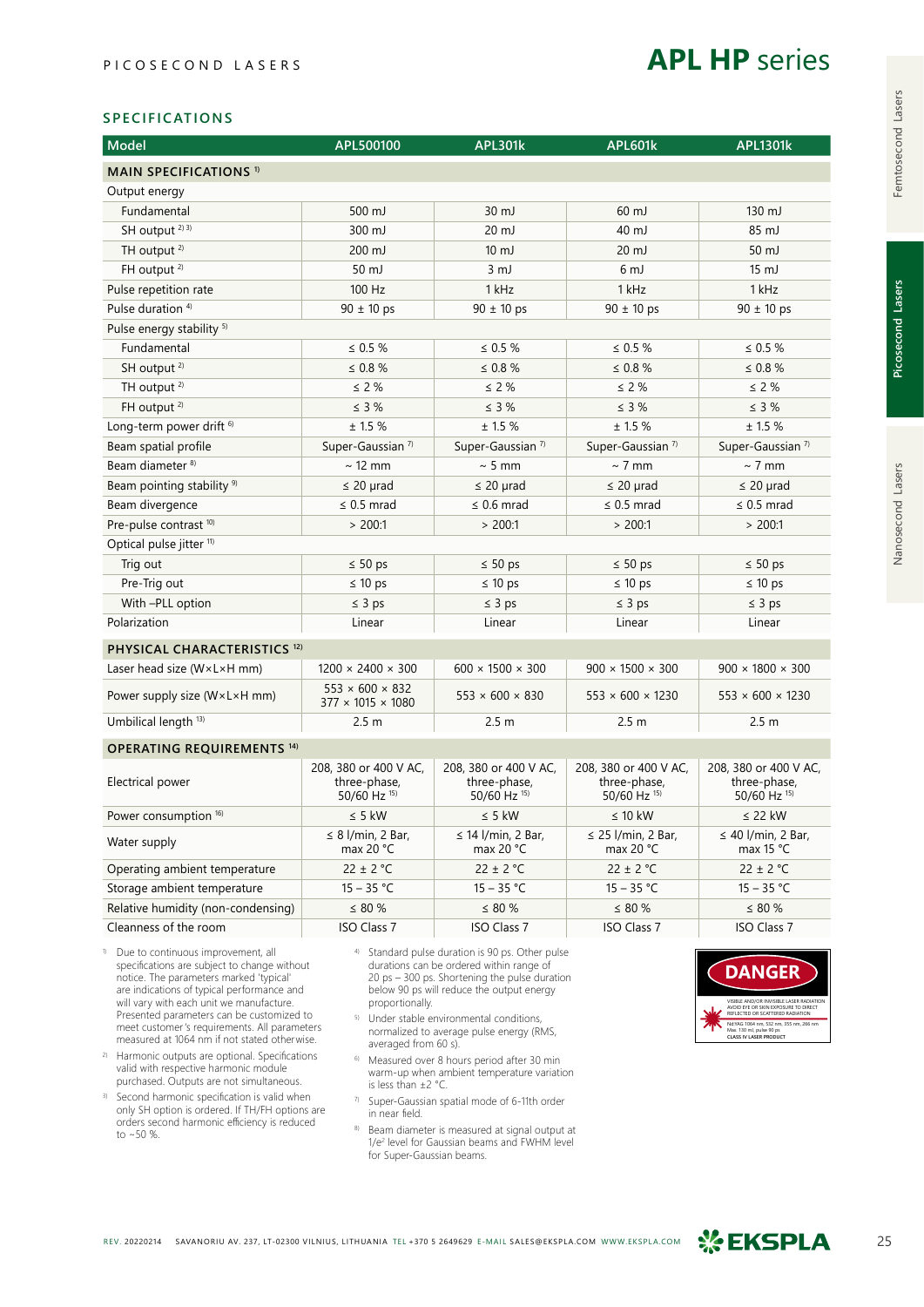#### PICOSECOND LASERS

- 9) Beam pointing stability is evaluated as movement of the beam centroid in the focal plane of a focusing element (RMS, averaged from 60 s).
- 10) 1000:1 contrast available upon request.
- 11) Optical pulse jitter with respect to electrical outputs:
- Trig out > 3.5 V @ 50 Ω
- Pre-Trig out > 1 V @ 50 Ω – PLL option > 1 V @ 50 Ω
- 12) System sizes are preliminary and depend on customer lab layout and additional options purchased.
- 13) Longer umbilical with up to 5 m available upon request.
- 14) The laser and auxiliary units must be settled in such a place void of dust and aerosols. It is advisable to operate the laser in air conditioned room, provided that the laser is placed at a distance from air conditioning outlets. The laser should be positioned on a solid worktable. Access from one side should be ensured.
- 15) Voltage fluctuations allowed are +10 % / -15 % from nominal value.

**APL HP** series

16) Required current rating can be calculated by dividing power rating by mains voltage. Power rating is given in apparent power (kVA) for systems with flash lamp power supplies and in real power (kW) for systems without flash lamp power supplies where reactive power is neglectable.

### **OPTIONS**

| Option    | <b>Description</b>                                               | Comment                                                                                                                                     |
|-----------|------------------------------------------------------------------|---------------------------------------------------------------------------------------------------------------------------------------------|
| $-P20300$ | Custom pulse duration between 20 ps and 300 ps                   | Available with internal and external seeder. Shortening the<br>pulse duration below 90 ps will reduce the output energy<br>proportionally   |
| $-50/100$ | 50 Hz or 100 Hz pulse repetition rate                            | Energy can be increased $~1$ times                                                                                                          |
| $-2k$     | 2 kHz pulse repetition rate                                      | Reduces the output energy of fundamental by $\sim$ 50 %                                                                                     |
| -G        | Gaussian like spatial beam profile                               | Reduces the output energy of fundamental by $\sim$ 80 %                                                                                     |
| -FS       | External seeder input via motorized spectral<br>broadening stage | Requires $> 1.5$ nJ per pulse @ 800 nm, 100 fs                                                                                              |
| -PLL      | Phase Lock Loop option for precise lock to external<br>RF signal | Electrical to optical signal jitter $\leq$ 3 ps                                                                                             |
| -SH/TH/FH | second, third and fourth harmonic outputs                        | Conversion efficiency from fundamental respectively ~50 %,<br>~30 % and ~10 %. Harmonic outputs not simultaneous with<br>fundamental output |
| -AW       | Water-to-Air cooling                                             | Replaces or supplements Water-to-Water cooling unit. Heat<br>dissipation equals total power consumption                                     |

#### **POWER SUPPLY**

| Cabinet      | <b>Usable</b><br>height | Height H,<br>mm            | Width W,<br>mm | Depth D,<br>mm |
|--------------|-------------------------|----------------------------|----------------|----------------|
| $MR-9$       | 9 U                     | 455.5 (519 <sup>1)</sup> ) | 553            | 600            |
| <b>MR-12</b> | 12 U                    | 589 (653 <sup>1)</sup> )   | 553            | 600            |
| <b>MR-16</b> | 16 U                    | 768 (832 <sup>1)</sup> )   | 553            | 600            |
| <b>MR-20</b> | 20U                     | 889 (952 <sup>1)</sup> )   | 553            | 600            |
| <b>MR-25</b> | 25U                     | 1167 (1231 <sup>1)</sup> ) | 553            | 600            |

1) Full height with wheels.



*Fig 1.* Typical APL laser system power supply dimensions (MR rack used depends on the laser model)



*Fig 2.* Typical external view of APL1301k laser system (actual design might vary)